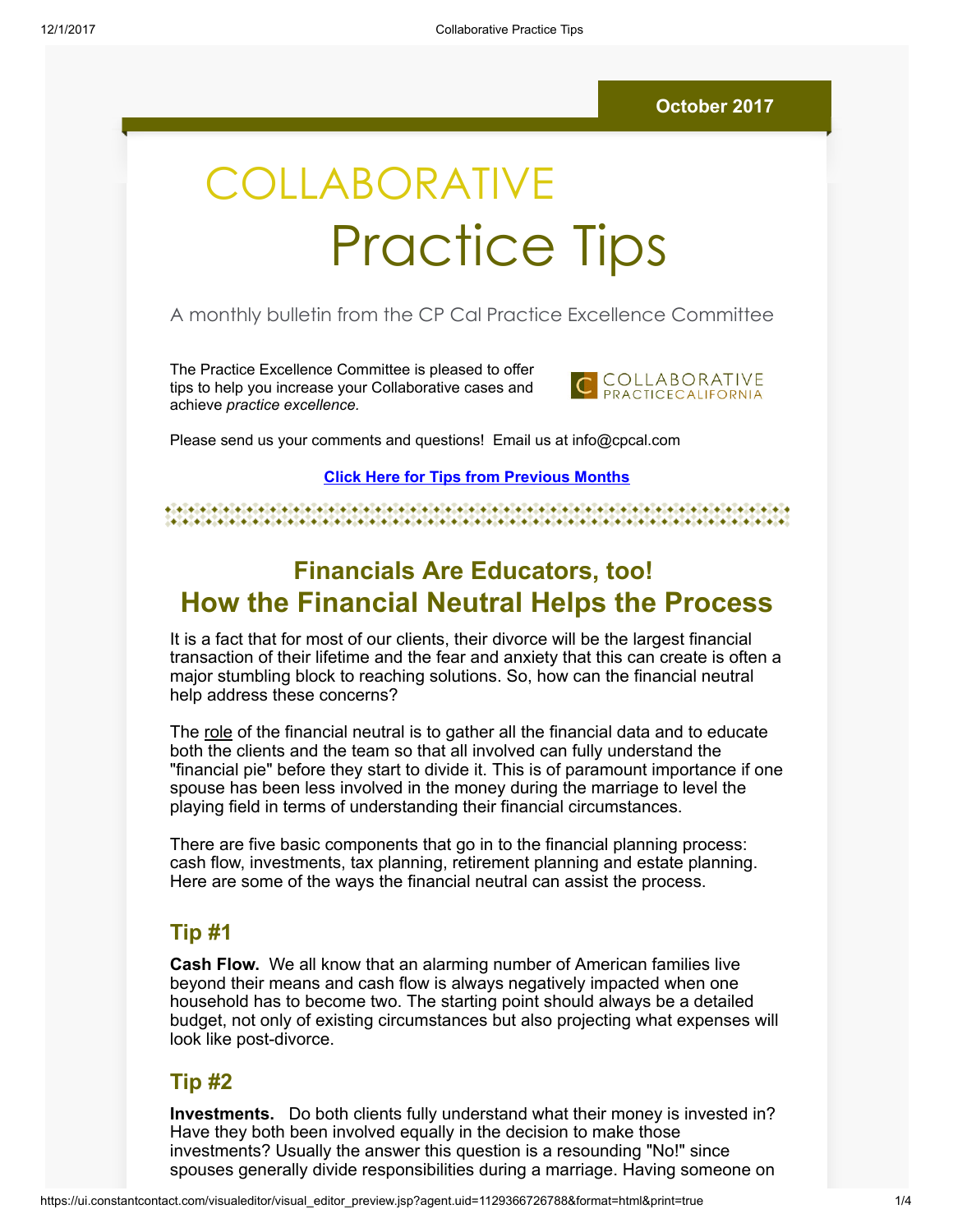the team who is experienced in explaining the complexities of today's financial instruments is essential to provide clients with the information they need to be able to negotiate effectively. Also, it is essential that clients understand the differences between tax-deferred retirement accounts and after-tax investments and savings when it comes to considering offsets.

# Tip #3

Tax Planning. Do the clients fully understand how taxes regarding spousal support will impact their cash flow? How can we best use the child exemptions to benefit the couple? Should the clients file joint or separate returns for the current year? The financial neutral should work with the clients' tax advisors to first confirm that we understand their circumstances and then work with both to explain how the divorce will change their situation.

# Tip #4

Retirement Planning. A client's retirement savings is often the first casualty of a divorce when cash flow becomes tight and the monthly contribution to the 401(k) can be the first thing to go. Concerns about future financial security can undermine the ability of a client to engage in the Collaborative process so addressing retirement can become necessary.

# Tip #5

Estate Planning. During the divorce issues of estate planning will often arise especially when we come across a need to care for elderly parents or perhaps children with special needs Additionally, clients should be educated on the need to redo their estate planning post-divorce.

#### 

Having a financial specialist on the team who has a good working knowledge of all of these components and who can assist the clients with projecting how any settlement proposals being considered might impact their long-term financial well-being will lead to more informed clients being more realistic about their financial future and making better decisions.



CP Cal and the Practice Excellence Committee would like to wish all of you and your families a warm holiday season!



# SAVE THE DATE!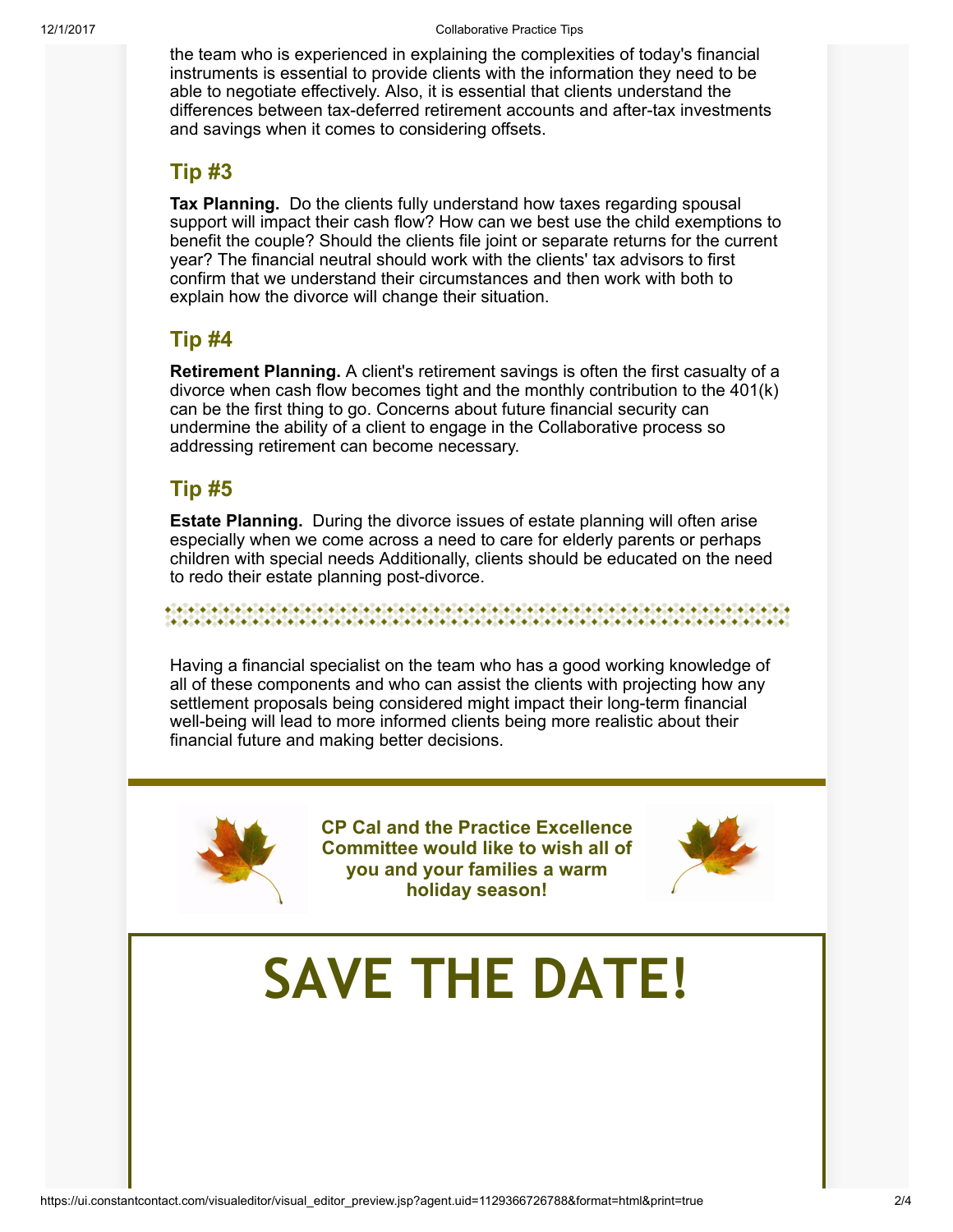12/1/2017 Collaborative Practice Tips



CP Cal, c/o Erin Keller, 291 Geary Street, Suite 600, San Francisco, CA 94102